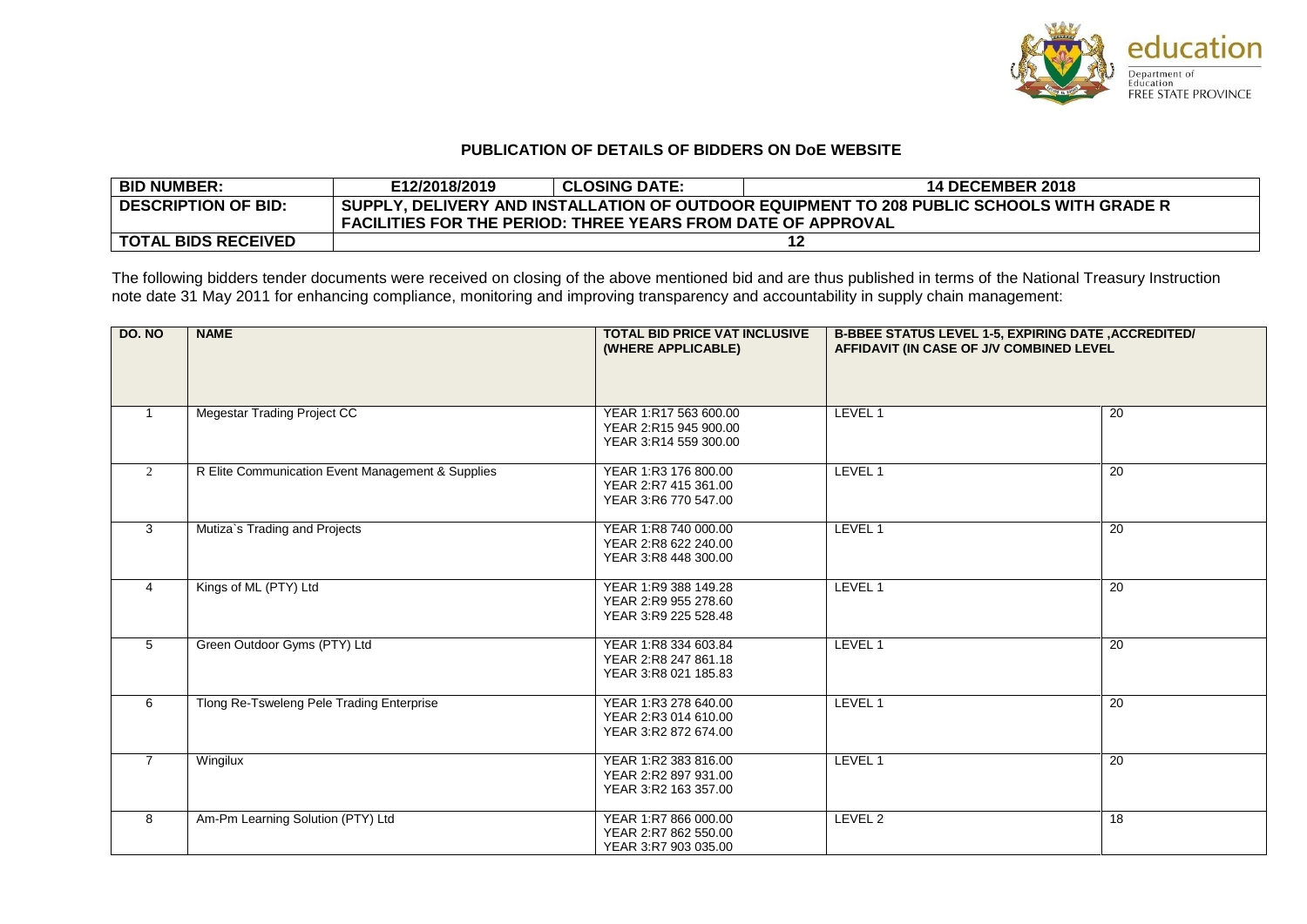| 9                 | <b>Tshipiso Construction and Manufacturing</b> | YEAR 1:R1 650 948.00  | LEVEL 1 | 20 |
|-------------------|------------------------------------------------|-----------------------|---------|----|
|                   |                                                | YEAR 2:R1 551 292.50  |         |    |
|                   |                                                | YEAR 3:R1 441 755.00  |         |    |
| 10                | <b>Mpeake Creations</b>                        | YEAR 1:R9 573 340.00  | LEVEL 1 | 20 |
|                   |                                                | YEAR 2:R9 560 743.50  |         |    |
|                   |                                                | YEAR 3:R9 602 311.95  |         |    |
| 11                | Thandanazi Projects (PTY) Ltd                  | YEAR 1:R3 530 960.00  | LEVEL 1 | 20 |
|                   |                                                | YEAR 2:R3 526 314.00  |         |    |
|                   |                                                | YEAR 3:R3 541 645.80  |         |    |
| $12 \overline{ }$ | Mzunku Trading and Distribution                | YEAR 1:R10 925 000.00 | LEVEL 1 | 20 |
|                   |                                                | YEAR 2:R10 662 656.25 |         |    |
|                   |                                                | YEAR 3:R10 465 628.67 |         |    |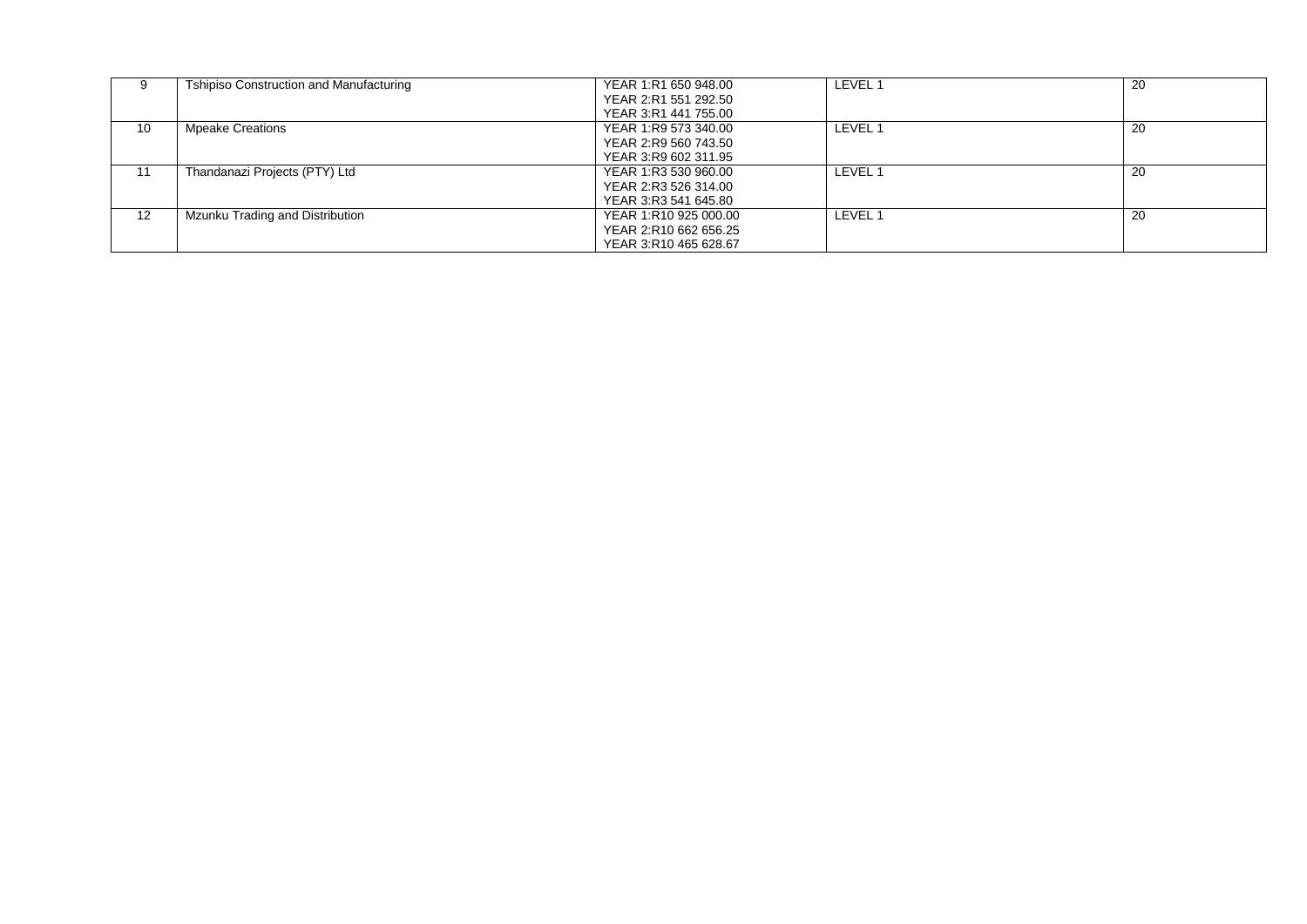| 12 | MOL PRO Consulting | <b>OPTION 1</b><br>YEAR 1: R3 951 275.57  | LEVEL 3 | 14 |
|----|--------------------|-------------------------------------------|---------|----|
|    |                    | <b>OPITION 2</b><br>YEAR 1: R4 487 510.97 |         |    |
|    |                    | <b>OPITION 3</b><br>YEAR 1: R5 284 524.85 |         |    |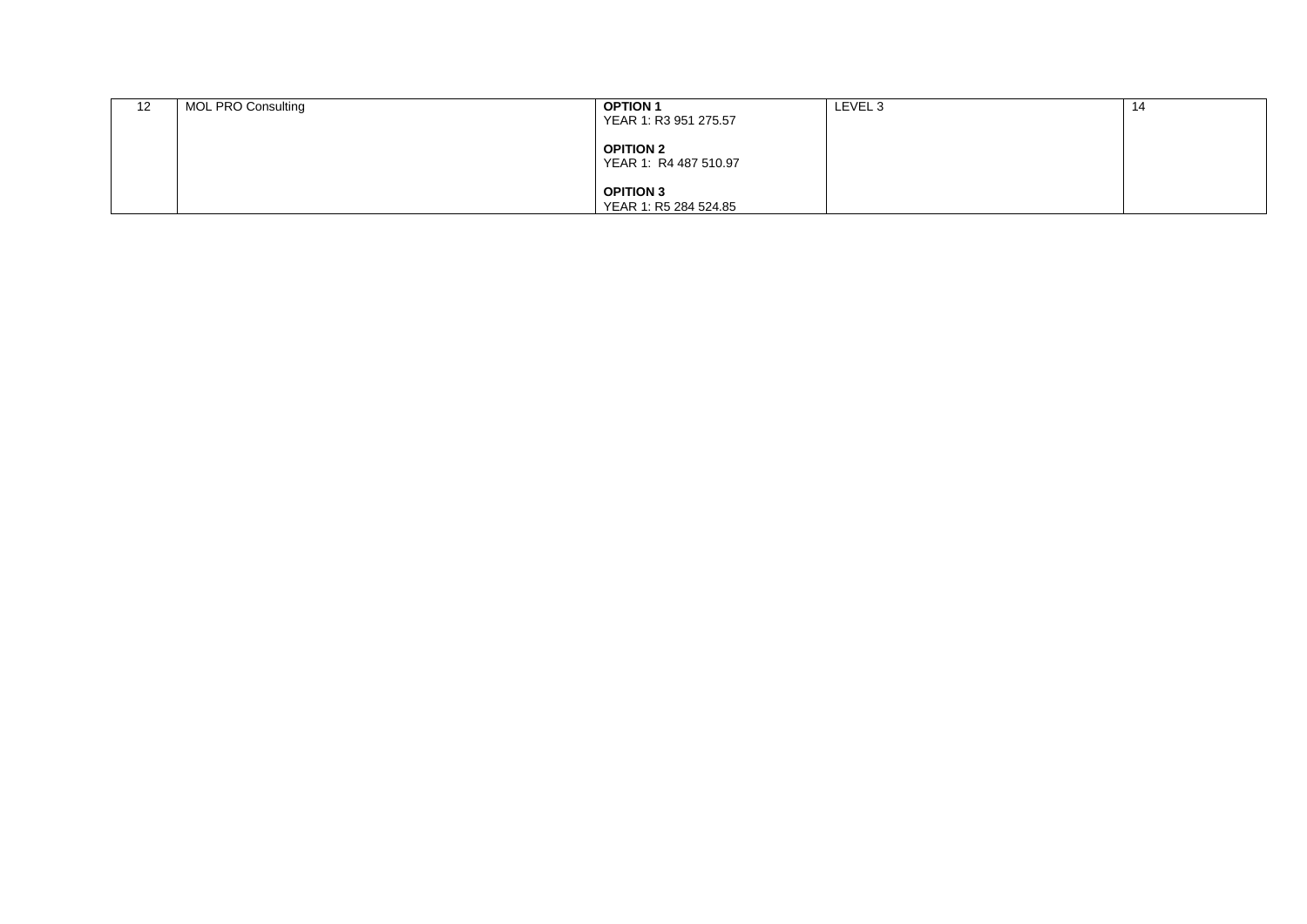| DO. NO          | <b>NAME</b>                                               | <b>TOTAL BID PRICE VAT INCLUSIVE</b><br>(WHERE APPLICABLE)                                                                                                                                                                                                                              | <b>B-BBEE STATUS LEVEL 1-5, EXPIRING DATE , ACCREDITED/</b><br>AFFIDAVIT (IN CASE OF J/V COMBINED LEVEL |                 |
|-----------------|-----------------------------------------------------------|-----------------------------------------------------------------------------------------------------------------------------------------------------------------------------------------------------------------------------------------------------------------------------------------|---------------------------------------------------------------------------------------------------------|-----------------|
|                 |                                                           |                                                                                                                                                                                                                                                                                         |                                                                                                         |                 |
| $\overline{15}$ | Linomtha Planthire And Road Construction PTY LTD          | <b>OPTION 1</b><br>YEAR 1: R3 000 000.00<br>YEAR 2: R3 000 000.00<br>YEAR 3: R3 000 000.00<br><b>OPITION 2</b><br>YEAR 1: R6 000 000.00<br>YEAR2: R6 000 000.00<br>YEAR 3: R6 000 000.00<br><b>OPITION 3</b><br>YEAR 1:R10 000 000.00<br>YEAR 2:R10 000 000.00<br>YEAR 3:R10 000 000.00 | LEVEL 1                                                                                                 | 20              |
| 16              | Operations and Enhancements Consulting Services T/A Opecs | <b>OPTION 1</b><br>YEAR 1: R2590 000.00<br>YEAR 2: R2 797 000.00<br>YEAR 3: R3 020 976.00<br><b>OPITION 2</b><br>YEAR 1: R3 350 000.00<br>YEAR2: R3 618 000.00<br>YEAR 3: R3 907 440.00<br><b>OPITION 3</b><br>YEAR 1: R5 400 000.00<br>YEAR 2: R5 832 000.00<br>YEAR 3: R6 298 560.00  | LEVEL 1                                                                                                 | 20              |
| 17              | New Boss Construction CC                                  | SBD3.1 NOT COMPLETED / NO<br>FINANCIAL SCHEDULE ATTACHED                                                                                                                                                                                                                                | LEVEL 1                                                                                                 | $\overline{20}$ |